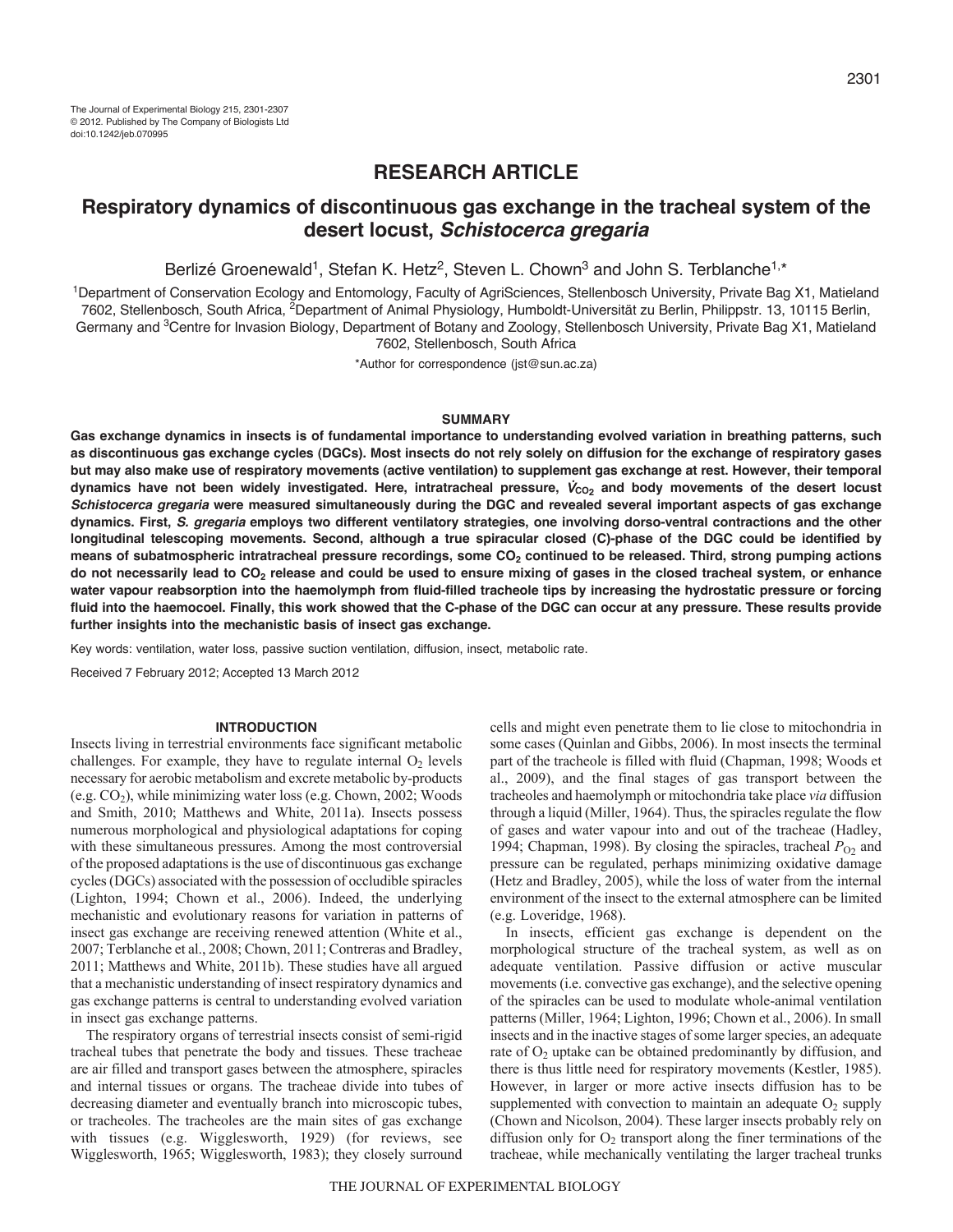# 2302 The Journal of Experimental Biology 215 (13)

|  |  | Table 1. Summary of literature measuring insect gas exchange, intratracheal pressure and body movements |
|--|--|---------------------------------------------------------------------------------------------------------|
|  |  |                                                                                                         |

|                            |                                                                                      |                                        |                                        | Measurements                        |          |          |           |                                                                                                                                                                       |
|----------------------------|--------------------------------------------------------------------------------------|----------------------------------------|----------------------------------------|-------------------------------------|----------|----------|-----------|-----------------------------------------------------------------------------------------------------------------------------------------------------------------------|
|                            |                                                                                      |                                        |                                        | Cannulated                          | Gas      |          | Body      |                                                                                                                                                                       |
| Family                     | Species                                                                              | Reference                              | Method                                 | spiracle                            | exchange | Pressure | movements | Findings                                                                                                                                                              |
| Acrididae                  | Dissosteira<br>carolina                                                              | McCutcheon,<br>1940                    | Manometer                              | Metathoracic                        | No       | Yes      | Yes       | Mean pressure 266.6 Pa                                                                                                                                                |
| Acrididae                  | Melanoplus<br>differentialis;                                                        | Krolikowski and<br>Harrison, 1996      | Differential<br>pressure               | Metathoracic                        | No       | Yes      | Yes       | Pressure range 300-<br>3500 Pa                                                                                                                                        |
|                            | Schistocerca<br>americana                                                            |                                        | transducer                             |                                     |          |          |           | No subatmospheric<br>pressures                                                                                                                                        |
| Formicidae                 | Cataglyphis<br>bicolor                                                               | Lighton et al.,<br>1993                | Differential<br>pressure<br>transducer | Mesothoracic                        | Yes      | Yes      | No        | O-phase pressure ~0 Pa<br>C-phase pressure falls to<br>–50 Pa<br>Pressure pulses of up to<br>40 Pa during C and F                                                     |
| Saturniidae                | Attacus atlas                                                                        | Hetz et al., 1993                      | Differential<br>pressure<br>transducer | 2nd or 3rd<br>abdominal<br>spiracle | Yes      | Yes      | No        | phases<br>O-phase pressure ~0 Pa<br>C-phase pressure -250 to<br>-750 Pa                                                                                               |
| Saturniidae                | Attacus atlas                                                                        | Hetz and<br>Bradley, 2005              | Differential<br>pressure<br>transducer | ?                                   | Yes      | Yes      | Yes       | O-phase pressure ~0 Pa<br>C-phase pressure below<br>atmospheric                                                                                                       |
| Saturniidae                | Attacus atlas                                                                        | Wobschall and<br>Hetz, 2004            | Differential<br>pressure<br>transducer | 2nd or 3rd<br>thoracic<br>spiracle  | Yes      | Yes      | Yes       | O-phase pressure ~0 Pa<br>C-phase pressure falls                                                                                                                      |
| Saturniidae                | Hyalophora<br>cecropia                                                               | Levy and<br>Schneiderman,<br>1966      | Manometer                              | 3rd abdominal<br>spiracle           | Yes      | Yes      | No        | O-phase pressure within<br>0.7 Pa of atmospheric<br>C-phase pressure<br>–466.6 Pa**                                                                                   |
| Saturniidae                | Hyalophora<br>cecropia                                                               | Schneiderman<br>and Schechter,<br>1966 | Electronic<br>pressure<br>transducer   | ?                                   | Yes      | Yes      | Yes       | Min. pressure -546.6 Pa<br>C-phase pressure falls<br>O-phase pressure $\sim$ 0 Pa $^*$                                                                                |
| Saturniidae                | Hyalophora<br>cecropia                                                               | Brockway and<br>Schneiderman,<br>1967  | Strain-gauge<br>transducer             | 3rd or 4th<br>abdominal<br>spiracle | No       | Yes      | Yes       | O-phase pressure ~0 Pa<br>C-phase pressure min.<br>–667 Pa<br>During about 95% of the<br>DGC, pressure is below                                                       |
| Saturniidae                | Hyalophora<br>cecropia                                                               | Burkett and<br>Schneiderman,<br>1974)  | Strain-gauge<br>transducer             | ?                                   | No       | Yes      | No        | atmospheric*<br>C-phase mean pressure<br>$-313.3$ Pa*                                                                                                                 |
| Saturniidae                | Samia cynthia                                                                        | Terblanche et al.,<br>2008             | Differential<br>pressure<br>transducer | 2nd or 3rd<br>abdominal<br>spiracle | Yes      | Yes      | No        | O-phase pressure ~0 Pa<br>C-phase pressure falls<br>Some positive peaks<br>observed during C- and<br>O-phases (max. peaks<br>$±50$ Pa and $±100$ Pa,<br>respectively) |
| Saturniidae;<br>Sphingidae | Actias selene;<br>Sphinx<br>Ligustri;<br>Hyalophora<br>cecropia;<br>Manduca<br>sexta | Slama, 1988                            | Anemometric<br>transducer              | ?                                   | Yes      | Yes      | No        | Hyalophora cecropia: C-<br>phase pressure below<br>0 Pa                                                                                                               |
| Scarabaeidae               | Circellium<br>bacchus                                                                | Duncan et al.,<br>2010                 | Differential<br>pressure<br>transducer | 2nd abdominal<br>spiracle           | Yes      | Yes      | Yes       | Positive and<br>subatmospheric<br>pressure pulses                                                                                                                     |

C-phase, closed phase; O-phase, open phase; DGC, discontinuous gas exchange cycle; max., maximum; min., minimum.

\*Because of the large dead air space (tracheal system, cannula and transducer), the recorded pressure changes were smaller than the actual pressure changes that occur in the tracheal system.

\*\*The first direct and repeated measurements of the barometric pressure within an insect's tracheal system.

(Wigglesworth, 1972). Although the significance of ventilation is widely acknowledged, the temporal dynamics of gas exchange and variation in pressure associated with such ventilatory movements have only been explored in a limited range of species (mostly Lepidoptera, some Orthoptera and one species of Hymenoptera; see Table1). Most work to date, drawn primarily from the classic gas exchange model of diapausing moth pupae, suggests that the closed (C)-phase of the DGC is typically associated with negative intratracheal pressures, while during the open (O)-phase intratracheal pressure remains at or near atmospheric levels (Table1). Moreover, only a handful of studies combine gas exchange, intratracheal pressure and body movement measurements simultaneously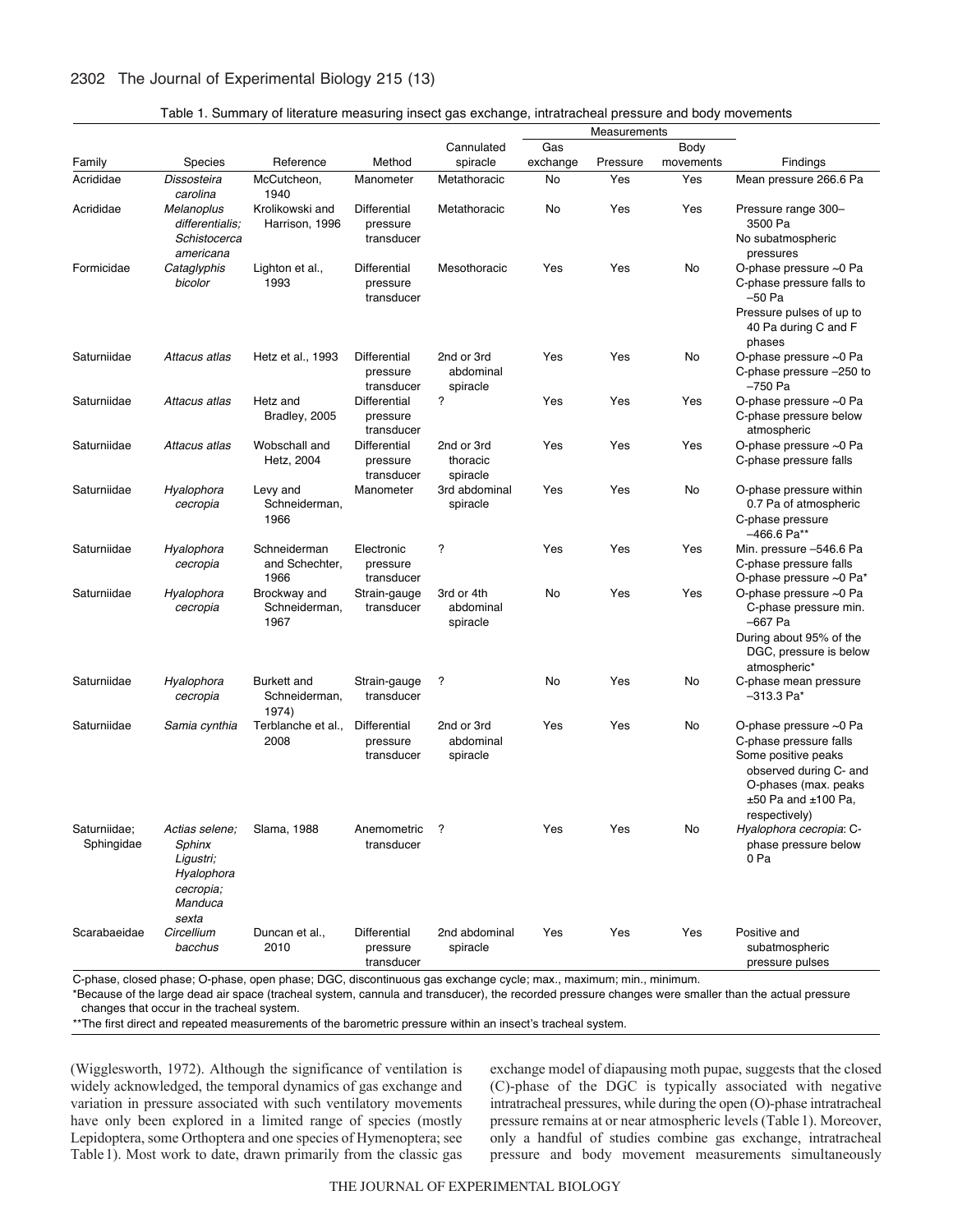(Table1). Given the diversity of gas exchange patterns among tracheated arthropods, and the fact that the DGC has evolved independently on at least five occasions within the Insecta (Marais et al., 2005), further investigation of patterns and mechanisms underlying gas exchange is required, perhaps encompassing a wider range of species.

Here, we therefore simultaneously measured intratracheal pressure,  $\dot{V}_{\text{CO2}}$  and body movements (i.e. pumping body movements) of the desert locust *Schistocerca gregaria*. This study aimed to assess the role of ventilatory movements over the entire gas exchange cycle and the relative importance of convection *vs* diffusion in this species. Intratracheal pressure was determined for the different DGC phases, as well as for the start of each of the DGC phases. Specifically, we aimed to test whether the DGC is accompanied by a specific intratracheal pressure pattern. We hypothesized that the C-phase of the DGC is accompanied by a gradual decrease in intratracheal pressure, followed by rising pressure during the flutter (F)-phase, until the pressure reaches and stabilizes at or near atmospheric levels during the O-phase.

# **MATERIALS AND METHODS Animals**

Adult *S. gregaria* (Forskål 1775) (Orthoptera: Acrididae) were supplied by Grillenzucht Hildner (Gerhardshofen, Germany). Individuals were kept separated from each other in plastic containers. Animals were fed fresh lettuce every second day and were kept at ambient temperature (18–22°C), relative humidity and air conditions. Both male and female adult grasshoppers were used. Animals were fasted for at least 8h before respirometry commenced.

#### **Respirometry**

Twelve individuals were recorded for 8h each at 15°C. Rate of CO<sub>2</sub> release  $(\dot{V}_{CO_2})$ , body movements (i.e. activity) and intratracheal pressure were recorded with 8sampless–1. Carbon dioxide release was measured in a custom-made flow-through respirometer, with a length of 60mm and a volume of ~10ml. The temperature of the cuvette was controlled by a custom-made Peltier-cooling unit with a computer-controlled feedback (accuracy ±0.1°C). Ambient air (from outside the lab) was scrubbed of  $CO<sub>2</sub>$  and water vapour by passing it through two columns containing a  $5 \text{ mol}^{-1}$  NaOH solution. The scrubbed air was then driven through two 200ml columns filled with distilled water, which were kept at a constant temperature of 8°C, to keep the water vapour pressure constant. The flow rate of the air was regulated at  $250 \text{ml} \text{min}^{-1}$  by a mass flow controller (MKS 1179, MKS Instruments, Wilmington, MA, USA). The air was then fed through the reference cell of a pressurecompensated differential infrared gas analyser (URAS 14, range 200p.p.m., ABB Analytical, Frankfurt, Germany), whereafter it flowed through the respirometry cuvette, and then through the analysing cell of the gas analyser, to measure the  $CO<sub>2</sub>$  output of the locust. During a trial, the body movements of each individual were recorded with three different infrared sensors, located dorsally above the animal. These consisted of reflective interrupters (Osram SFH 9201, Osram, Germany) that sent infrared light (wavelength 850–950nm) to the animal and measured the reflected changes in radiation due to body movements. Data were recorded to a computer hard disk using a customized recording program in TurboLab 4.03 (Bressner Technology, Gröbenzell, Germany).

## **Intratracheal pressure**

Each individual was weighed before and after spiracle intubation, as well as after each trial. Body movements,  $\dot{V}_{CO2}$  and intratracheal



Fig. 1. *Schistocerca gregaria* individual with a steel cannula inserted into a mesothoracic spiracle; the area around the spiracle was sealed with dental wax. Mesothoracic and metathoracic legs were restrained with adhesive tape. The short piece of polyethylene tubing, with the thin steel cannula (0.25 mm i.d.) at the end, was placed underneath the adhesive tape, as well as being secured with wax to the tape, in order to stabilize the cannulated tubing.

pressure were recorded following methods outlined elsewhere (Moerbitz and Hetz, 2010; Wobschall and Hetz, 2004). To measure intratracheal pressure, the animal's mesothoracic spiracle was cannulated. Before intubation of the spiracle commenced, animals were restrained by binding the mesothoracic and metathoracic legs to the abdomen with adhesive tape (Fig.1). The restraints did not confine the abdomen or physically impede abdominal ventilatory movements. These measures were taken to ensure that the tubing could not be removed from the cannulated spiracle by the animal's leg movements.

For the cannulation, a short piece of polyethylene tubing (PE10) was modified to include a thin steel tube (0.25mm i.d.) at the end, which was inserted into the animal's spiracle. The surrounding of the spiracle was then sealed with dental wax. The tubing was connected to a precision micro-pressure transducer (SenSym SDXL010, SensorTechnics, Pucheim, Germany). The other port of the transducer opened into the respirometry chamber to measure pressure differences between the chamber and tracheal system. The pressure sensor electrically consisted of a Wheatstone bridge that was driven with a precision voltage reference of  $6.000V$  (REF02, Burr Brown, Texas Instruments, Dallas, TX, USA) buffered with a precision operational amplifier (OPA177, Burr Brown). Differential voltage output of the pressure sensor bridge was amplified with a differential amplifier (INA131, Burr Brown).

After intubation, animals were allowed 20–30min to recover from the handling stress of the intubation procedure, before recording of their CO<sub>2</sub> release commenced. After this period animals no longer struggled and appeared to ventilate normally.

#### **Data extraction and analysis**

The data for each individual were imported into EXPEDATA Version 1.1.25 (Sable Systems, Las Vegas, NV, USA) data acquisition and analysis software. The data from the first hour after an individual was placed into the respirometer were discarded. For each individual the first three consecutive DGCs were selected for data analysis. An individual's breathing pattern was defined as a DGC when, according to the  $CO<sub>2</sub>$  trace, a burst (O-phase) and interburst [closed/flutter (CF)-phase] period were clearly discernible. The C-phase and F-phase were combined to form the interburst period because the F-phase could not be separated from the C-phase by using the rate of  $CO<sub>2</sub>$  release. In addition, there was no obvious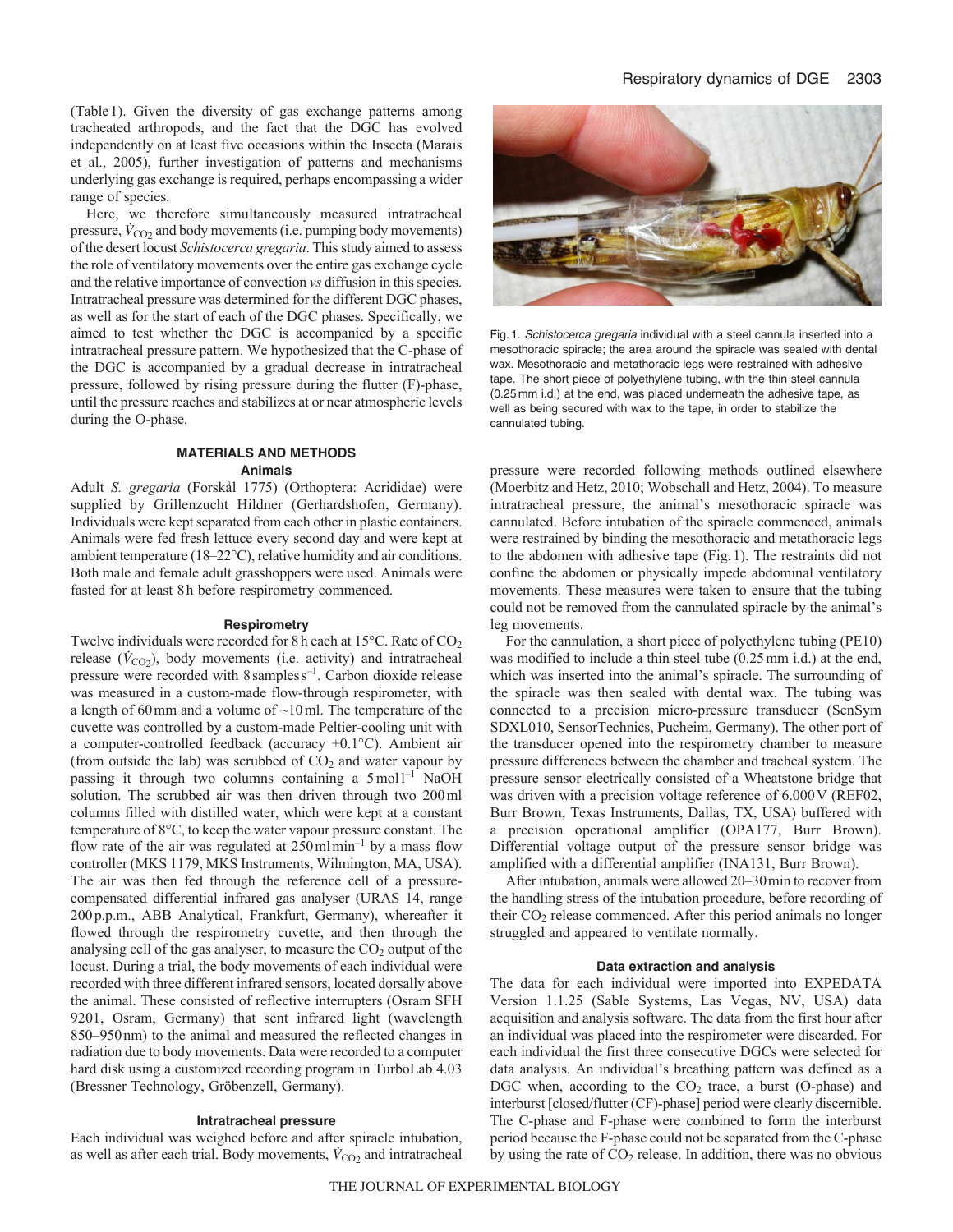# 2304 The Journal of Experimental Biology 215 (13)



Fig. 2. Recordings of  $CO<sub>2</sub>$  release rate  $(\dot{V}_{CO_2}$ , nmol g<sup>-1</sup> min<sup>-1</sup>), intratracheal pressure (Pa) and body movements for three different *Schistocerca gregaria* individuals (mass 2.2869 g, 1.4529 g and 2.2971 g, respectively). All individuals were recorded at 15°C,  $250$  ml min<sup>-1</sup> flow rate, and sampling frequency of 1 s for  $\dot{V}_{\text{CO}_2}$  and 0.125 s for body movements and pressure. Note that axes scaling varies for the different parameters between individuals for clarity. Arrows indicate the start of the interburst period where the intratracheal pressure is not sub-atmospheric.

pattern in the intratracheal pressure trace that could be used to distinguish these two phases. The beginning of the interburst period was used as the onset of a DGC. To examine the relationships between the different variables (phase duration, pressure, rate of  $CO<sub>2</sub>$  release, volume of  $CO<sub>2</sub>$  released) and to assess whether any pattern of intratracheal pressure exists that accompanies the DGC, correlation analysis was performed using STATISTICA v. 10 (StatSoft, Tulsa, OK, USA). Data collected from the three different infrared sensors were converted to *z*-scores (standard scores) before being used in correlation analysis, as the baselines of the channels from each individual differed. The data were converted using the following formula:

$$
z = \frac{x - u}{s.d.},\tag{1}
$$

where *z* is the standardised body movement score, *x* is the observed body movement score (raw signal from the activity detector), *u* is the mean body movements, and s.d. is the standard deviation of the body movement channel.

#### **RESULTS**

All 12 individuals exhibited DGCs when recorded at 15°C (mean  $\pm$  s.d. body mass 1.761 $\pm$ 0.325 g). There was no significant relationship between body mass and any DGC phase duration,  $\dot{V}_{CO_2}$ during the O-phase and interburst period, or volume of CO<sub>2</sub> released during the O-phase (*P*>0.39 in all cases).

The mean duration of the interburst period increased with mean DGC duration ( $r=0.922$ ,  $N=12$ ,  $P<0.0001$ ). Mean interburst  $\dot{V}_{CO_2}$ was positively correlated with mean interburst duration  $(r=0.608,$  $N=12$ ,  $P=0.0358$ ). Mean O-phase volume was positively related to mean interburst duration  $(r=0.734, N=12, P=0.0066)$ . Moreover, the interburst period of a DGC commenced at any intratracheal pressure and was not restricted to sub-atmospheric pressures (Fig.2, Table2).

Mean O-phase  $\dot{V}_{CO_2}$  was negatively, but not significantly, related to mean O-phase duration ( $r = -0.524$ ,  $N = 12$ ,  $P = 0.0806$ ). Mean Ophase volume was positively correlated with mean O-phase duration ( $r=0.726$ ,  $N=12$ ,  $P=0.0075$ ).

To examine whether any relationship exists between the duration of the different phases of a DGC and the intratracheal pressure pattern of an individual, correlations between these variables were assessed. No significant relationship existed between mean O-phase duration and mean pressure during an O-phase within those same DGCs  $(r=-0.509, N=12, P=0.0914)$ , or between mean interburst duration and mean pressure during that same interburst period ( $r=-0.098$ ,  $N=12$ ,  $P=0.7615$ ).

There were no characteristic patterns for intratracheal pressure changes that were common among all individuals, but rather intratracheal pressure traces showed high among-individual variability. In *S. gregaria* the O-phase could include periods of negative intratracheal pressure, while the interburst period sometimes showed high positive pressure peaks (Table 3).

The mean intratracheal pressure of individual *S. gregaria* during the interburst period ranged from –112.1 to 224.6Pa, with four individuals having a negative mean intratracheal pressure during the interburst period and eight individuals having a positive mean intratracheal pressure. Mean  $\dot{V}_{\text{CO}_2}$  during the interburst period ranged from 1.49 to  $14.67$  nmolg<sup>-1</sup> min<sup>-1</sup>. In eight individuals,  $\dot{V}_{CO2}$  during the interburst period was statistically greater than 0, regardless of whether the mean intratracheal pressure was negative or positive. Four of the 12 individuals recorded had a negative mean intratracheal pressure during the interburst period, and in three out of these four individuals  $\dot{V}_{\text{CO}_2}$  during the interburst period was statistically greater than the infrared gas analyser baseline (see e.g. Fig.2, individual 2).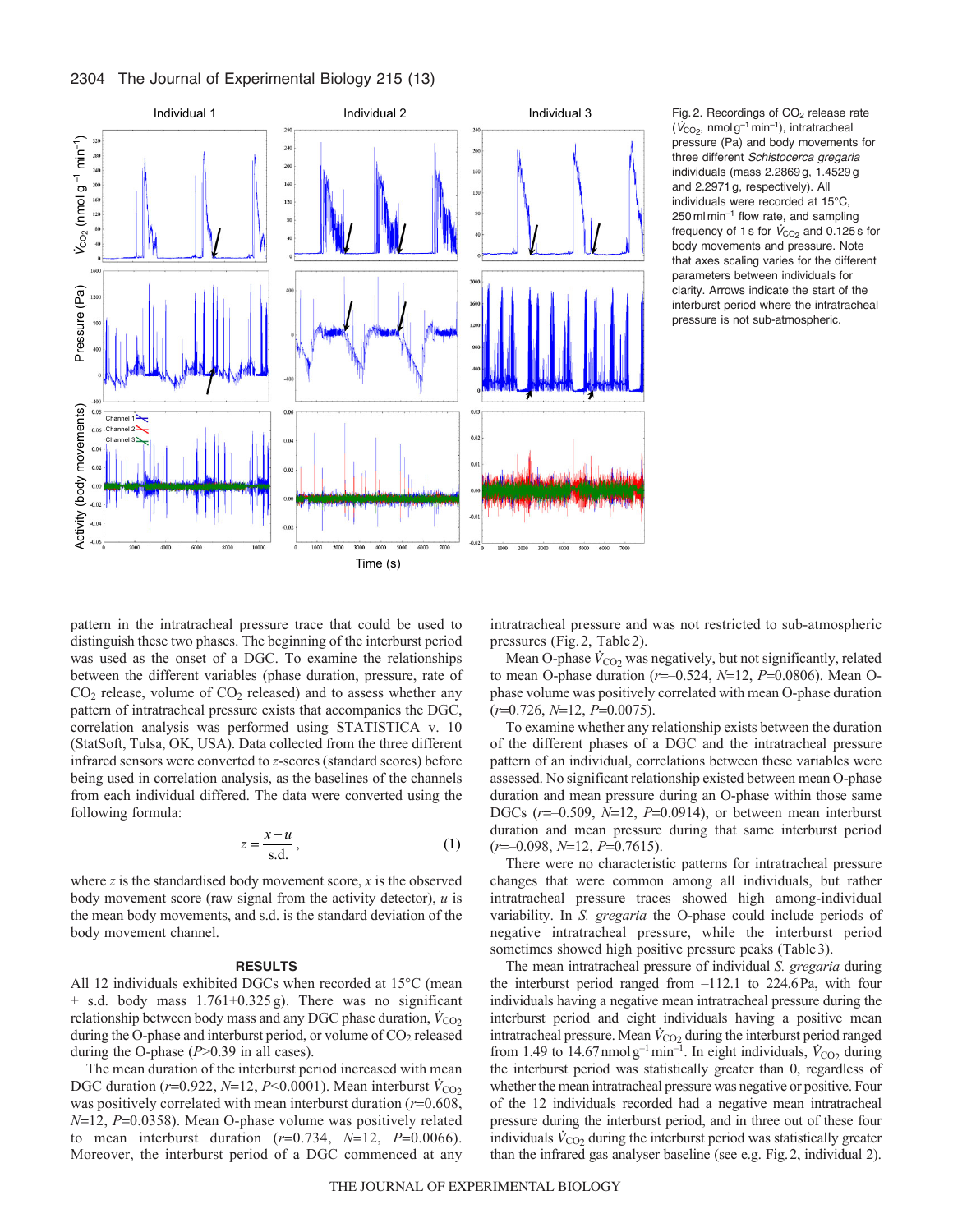Table 2. Intratracheal pressure data at the start of interburst periods and O-phases for three consecutive DGCs per individual, for each of the 12 recorded *S. gregaria* individuals

| Individual   | Cycle                   | Pressure at start<br>of interburst period (Pa)              | Pressure at start<br>of O-phase (Pa) |
|--------------|-------------------------|-------------------------------------------------------------|--------------------------------------|
| $\mathbf{1}$ | 1                       | 49.9                                                        | 18.7                                 |
|              | $\overline{\mathbf{c}}$ | 18.9                                                        | $-4.4$                               |
|              | 3                       | 70.9                                                        | 41.3                                 |
| 2            | 1                       | 404.2                                                       | 170.6                                |
|              | $\overline{c}$          | 124.6                                                       | 213.2                                |
|              | 3                       | 73.5                                                        | 160.5                                |
| 3            | 1                       | $-1.3$                                                      | $-2.6$                               |
|              | $\overline{c}$          | $-4.9$                                                      | 0.9                                  |
|              | 3                       | 3.1                                                         | $-2.5$                               |
| 4            | $\mathbf{1}$            | 159.3                                                       | 170.6                                |
|              | $\overline{c}$          | 34.8                                                        | 209.3                                |
|              | 3                       | 344.5                                                       | 404.9                                |
| 5            | 1                       | $-11.9$                                                     | 11.2                                 |
|              | $\overline{c}$          | 11.4                                                        | 74.4                                 |
|              | 3                       | 4.8                                                         | 29.7                                 |
| 6            | $\mathbf{1}$            | $-26.3$                                                     | 56.3                                 |
|              | $\overline{c}$          | $-16.7$                                                     | 72.0                                 |
|              | 3                       | $-32.3$                                                     | 85.7                                 |
| 7            | $\mathbf{1}$            | $-19.9$                                                     | 18.5                                 |
|              | 2                       | 44.3                                                        | 32.1                                 |
|              | 3                       | 51.5                                                        | 40.8                                 |
| 8            | $\mathbf{1}$            | 149.5                                                       | 105.5                                |
|              | $\overline{c}$          | 118.7                                                       | 196.1                                |
|              | 3                       | 161.3                                                       | 174.9                                |
| 9            | $\mathbf{1}$            | 48.7                                                        | 80.4                                 |
|              | $\overline{c}$          | 113.2                                                       | 234.1                                |
|              | 3                       | 93.5                                                        | 121.2                                |
| 10           | $\mathbf{1}$            | 178.2                                                       | 115.1                                |
|              | 2                       | 98.1                                                        | 90.4                                 |
|              | 3                       | 172.8                                                       | 179.6                                |
| 11           | $\mathbf{1}$            | 371.9                                                       | 38.7                                 |
|              | $\overline{c}$          | 40.0                                                        | 68.9                                 |
|              | 3                       | 179.7                                                       | 182.3                                |
| 12           | $\mathbf{1}$            | $-40.2$                                                     | 256.8                                |
|              | $\overline{c}$          | 38.3                                                        | 246.5                                |
|              | 3                       | 124.9                                                       | 97.1                                 |
|              |                         | O-phase, open phase; DGC, discontinuous gas exchange cycle. |                                      |

Examples of DGCs, together with intratracheal pressure and body movements, are presented in Fig.2. These traces clearly show that *S. gregaria* employs two of the four different ventilatory movements described by Miller for resting locusts (Miller, 1960). Dorso-ventral muscles are contracted at a high rate, while longitudinal muscles are used rarely, but coincide with higher positive pressure pulses (Fig.2, individual 1 and individual 2). Also, strong pumping actions do not necessarily lead to  $CO<sub>2</sub>$  release, and large outputs of  $CO<sub>2</sub>$ are not always associated with abdominal pulsation body movements (Fig.2, individual 3).

## **DISCUSSION**

Several authors have demonstrated that a comprehensive understanding of gas exchange dynamics in insects should include measurements of intratracheal pressure, as these measurements can provide novel information about both the kinetics of gas exchange and insect respiration in general (e.g. Buck, 1958; Levy and Schneiderman, 1966; Terblanche et al., 2008). This was certainly the case here, where we found for the first time that for *S. gregaria* the O-phase can include periods of negative intratracheal pressure, as well as pressures well above atmospheric levels (Table3), and the interburst period can start at any pressure amplitude (Table2)

Table 3. Summary statistics for different components of the DGC in *S. gregaria* for all individuals

|                                                                | Mean $\pm$ s.d. |
|----------------------------------------------------------------|-----------------|
| Mass $(q)$                                                     | $1.761 + 0.325$ |
| DGC duration (s)                                               | 3189±953        |
| Interburst duration (s)                                        | 1968±772        |
| O-phase duration (s)                                           | 1233±382        |
| DGC $V_{CO2}$ (nmol g <sup>-1</sup> min <sup>-1</sup> )        | $36.10 + 4.52$  |
| Interburst $V_{CO2}$ (nmol g <sup>-1</sup> min <sup>-1</sup> ) | $6.25 + 4.16$   |
| O-phase $V_{CO2}$ (nmol g <sup>-1</sup> min <sup>-1</sup> )    | 84.83±19.18     |
| O-phase area (nmol $q^{-1}CO_2$ )                              | $27.82 + 7.35$  |
| Mean DGC pressure (Pa)                                         | $56.8 + 63.3$   |
| Mean DGC pressure min. (Pa)                                    | $-166.7+132.5$  |
| Mean DGC pressure max. (Pa)                                    | 1166.5±399.2    |
| Mean Interburst pressure (Pa)                                  | $46.2 + 82.8$   |
| Mean Interburst pressure min. (Pa)                             | $-159.9+137.2$  |
| Mean Interburst pressure max. (Pa)                             | 1068.5±443.7    |
| Mean O-phase pressure (Pa)                                     | $71.1 + 43.0$   |
| Mean O-phase pressure min. (Pa)                                | $-66.3+65.1$    |
| Mean O-phase pressure max. (Pa)                                | 1128.4±404.9    |

O-phase, open phase; DGC, discontinuous gas exchange cycle; max., maximum; min., minimum;  $V_{CO<sub>2</sub>}$ , rate of  $CO<sub>2</sub>$  release.

*N*=12 in all cases.

and can include periods of high intratracheal pressure (Table3; Fig.2). Rather than the patterns found here being unusual forms of the DGC, several aspects of the DGCs recorded conformed well with established patterns for Orthoptera and other arthropod taxa. For example, the positive relationship observed between O-phase duration and DGC duration is similar to that reported previously for a variety of dung beetles (Davis et al., 1999) and for *Garypus californicus* (Lighton and Joos, 2002) (for review, see Chown and Nicolson, 2004).

The pumping movements of an insect's abdomen lead to volume changes of the tracheal system, which in turn lead to pressure fluctuations within the internal body (detected as intratracheal or haemolymph pressure changes) of the insect (Buck, 1962). In locusts, the pumping movement of the abdomen is generally thought to ventilate the tracheae and larger tracheal trunks (Wigglesworth, 1972), and both inspiration and expiration are active processes (Miller, 1964). In an actively ventilating orthopteran, the first four pairs of spiracles open during the inspiratory phase of abdominal ventilation, while the remaining pairs open during the expiratory phase (Weis-Fogh, 1967; Harrison, 1997), leading to an anterior to posterior (unidirectional) flow of air through the insect (Henderson et al., 1998). However, the path of this unidirectional flow of air is subject to variation, and occasionally any of the spiracles might serve for both inspiration and expiration (Steen, 1971). If there is a unidirectional flow of air through the insect, it could be possible for the insect to have a negative pressure in one part of its tracheal system, while a positive pressure is present in another part, depending on coordinated spiracle and ventilation movements. This could explain the periods of negative intratracheal pressure during the O-phase (Table3).

The pressure patterns we recorded in *S. gregaria* are similar to those reported for other grasshoppers [e.g. *Melanoplus differentialis* (Krolikowski and Harrison, 1996)] in which tracheal pressures varied substantially among individuals, although this is unlike the situation for lepidopteran pupae (e.g. Levy and Schneiderman, 1966; Wobschall and Hetz, 2004; Terblanche et al., 2008). Moreover, the negative intratracheal pressure during the O-phase is unexpected as the spiracles typically remain open, indicating that the intratracheal pressure should be close to atmospheric levels. This result also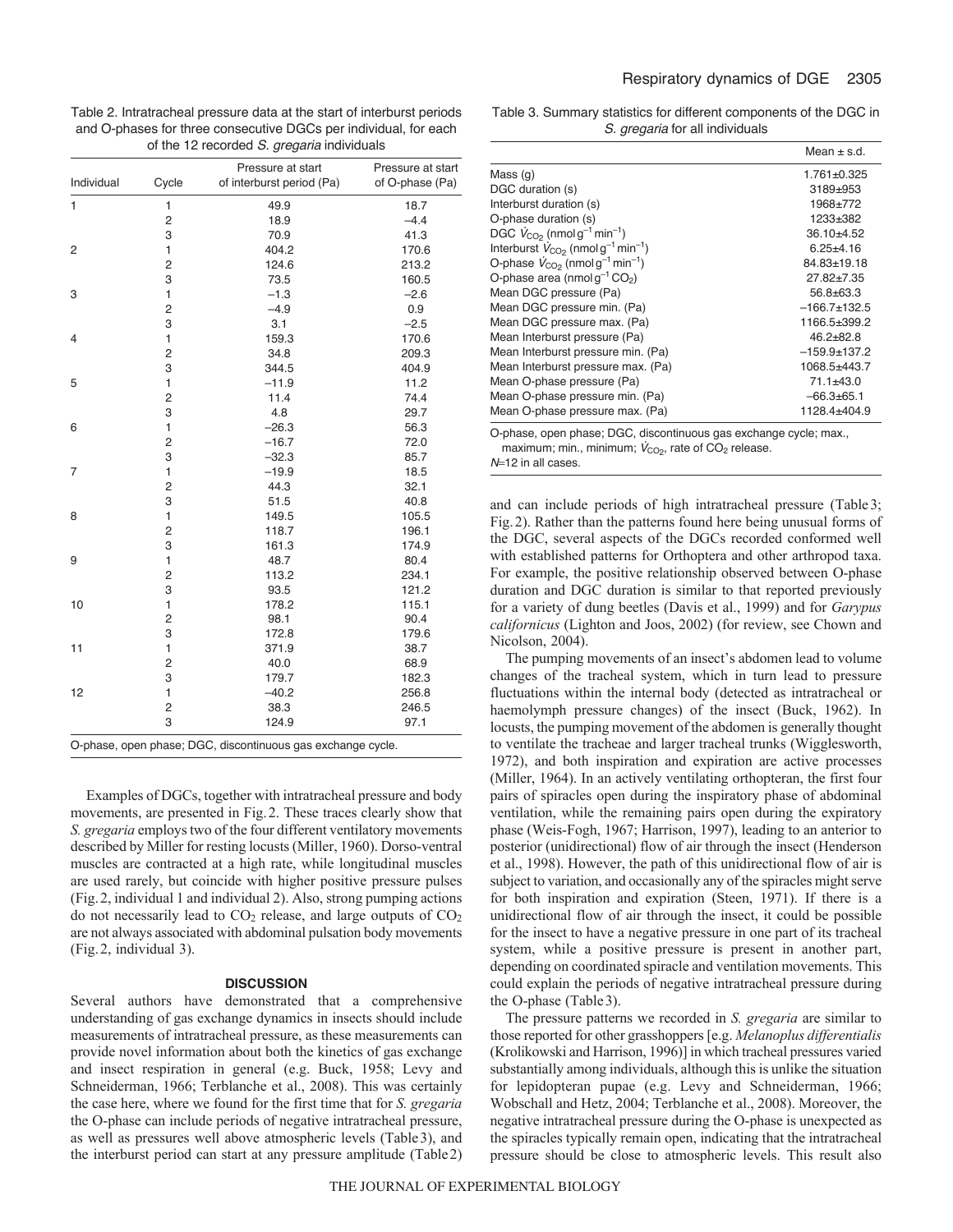differs from findings in lepidopteran pupae in which intratracheal pressure during the O-phase was maintained at levels similar to atmospheric pressure, and intratracheal pressure never rose much above atmospheric levels (e.g. Wobschall and Hetz, 2004; Terblanche et al., 2008). By contrast, in *M. differentialis* grasshoppers, intratracheal pressure measured in the thoracic trachea never reached atmospheric levels when these individuals were at rest (Krolikowski and Harrison, 1996). In lepidopteran pupae, intratracheal pressure generally falls during the C-phase, rises during the F-phase and remains constant near atmospheric levels during the O-phase (Schneiderman and Schechter, 1966; Hetz et al., 1993). However, for *S. gregaria*, the C-phase can start at any intratracheal pressure (above or below atmospheric pressure) (Table2) and can include periods of high intratracheal pressure (Table3; Fig.2). Therefore, in *S. gregaria* the respiratory cycle is not accompanied by a clearly distinguishable sub-atmospheric intratracheal pressure cycle, as is the case with lepidopteran pupae.

The body movements accompanying gas exchange at rest are similar to those reported previously for this species. Indeed, it was established more than 50years ago through visual observation and mechanical recordings that dorso-ventral contractions and longitudinal telescoping movements of the abdomen occur in grasshoppers at rest (e.g. McCutcheon, 1940; Weis-Fogh, 1967; Lewis et al., 1973). More recent work that included gas exchange recordings showed that gas exchange may also take place when no abdominal pumping occurs, suggesting that gas exchange is primarily diffusive (although some micro-ventilation pumping actions can be employed, are barely visible to the naked eye and may aid convection) (e.g. Harrison, 1997; Greenlee and Harrison, 1998). However, our study is unique because we recorded body movement patterns, gas exchange and intratracheal pressure simultaneously, which has never previously been done for any Orthoptera (Table 1).

Hamilton (Hamilton, 1964) found that in adult *Schistocerca* bursts of  $CO<sub>2</sub>$  coincided with ventilation, and postulated this as being a means to conserve respiratory water. Kestler also explained these coordinated ventilatory movements (involving both diffusive and convective exchanges) as being a means to reduce respiratory water loss (Kestler, 1978). By compressing the abdomen and closing the spiracles, pressure inside the abdomen can be increased, thereby also compressing the tracheal system and gases within the tracheae. But what could the advantage of such high pressures achieved during the interburst period be? One potential explanation is that this might slow down evaporation of water. The pressure cycle theory suggests that changes in intratracheal pressure could help with the regulation of the influx and efflux of water vapour, by making it possible for the animal to regulate the hydrostatic pressure within the trachea (Corbet, 1988). Within the tracheal system, respiratory gases occur at a vapour–liquid interface between the air-filled trachea and insect body fluids. Water can move from the body fluids to the trachea and *vice versa*, and by regulating intratracheal pressure (and thereby also hydrostatic pressure) it should thus be possible to reduce the rate or reverse the direction of water movement. Water evaporates into subsaturated air, but if the vapour pressure within the air exceeds the supersaturation ratio, water will condense. An increase in intratracheal pressure will lead to increased hydrostatic pressure within the tracheal system, and an increase above the supersaturation ratio will cause condensation. The trachea are lined with cuticle that is impermeable to water, but the tracheoles are liquid filled and have permeable walls, making it possible for water and respiratory gases to move through these walls (Krogh, 1941; Wigglesworth, 1965; Kerkut and Gilbert, 1985; Mill, 1985). Therefore, increasing the hydrostatic pressure in the tracheal system above the supersaturation ratio will lead to the condensation of water and the movement of water from the trachea into the tracheoles. The remarkably high intratracheal pressure pulses observed during the interburst period in *S. gregaria* could be high enough to meet, or perhaps even exceed, the supersaturation ratio for water vapour, thus reversing the direction of water movement. According to Henry's law, at a given temperature the partial pressures of gases, like water vapour, within a gas mixture are elevated when the total pressure is elevated. In contrast, evaporation from a surface (like the tracheoles) occurs faster if the pressure is lower. The osmolality of the fluid within the tracheoles should set the equilibrium water partial pressure within the tracheal system.

If the osmolality of the tracheole fluid is assumed to be  $300$  mosmol  $l^{-1}$  – which is equivalent to a water chemical activity (*a*w) of 0.995, or 99.5% relative humidity, and approximates values for insect haemolymph (see Edney, 1977) – at this high relative humidity tracheal pressure can be directly interpreted as water vapour pressure, assuming the system is in equilibrium. Therefore, the highest pressure pulses within an individual of around 1971Pa are equivalent to water vapour pressure of 14.78mmHg. At 15°C the saturation partial pressure of distilled water is 12.76mmHg. This partial pressure exceeds the saturation pressure of water vapour and air in the tracheal system is therefore likely to be oversaturated during the interburst phase of the DGC. Another possibility is that these high pressure pulses could be used to ensure effective mixing of gases in the closed tracheal system of the insect, which could perhaps allow the insect to increase the duration of the interburst period as a result of more efficient distribution of  $O_2$ .

Terrestrial insects display at least three different patterns of gas exchange when at rest (for reviews, see Chown et al., 2006; Quinlan and Gibbs, 2006; Bradley, 2007). A DGC consists of three phases, which are typically described in terms of spiracular behaviour; namely a C, F and O spiracle phase (Schneiderman, 1960). In some of the recorded individuals, although a true C-phase of the DGC could be identified by means of subatmospheric intratracheal pressure recordings, some  $CO<sub>2</sub>$  continued to be released (e.g. Fig. 2, individual 2). This particularly novel finding has important implications for the identification of patterns solely on the basis of  $V_{\text{CO}_2}$  traces, although to date discussion has mostly focused on the use of appropriate flow rates or temperatures for pattern identification (e.g. Gray and Bradley, 2006; Terblanche and Chown, 2010; Contreras and Bradley, 2011).

In conclusion, this study highlights the importance of using multiple parameters when examining the mechanisms of gas exchange and suggests that much is still to be learned about the fundamentals of insect respiration.

#### **ACKNOWLEDGEMENTS**

We thank Leigh Boardman and two anonymous referees for constructive comments that helped to improve an earlier version of the manuscript. B.G. thanks members of the Hetz Lab for assistance and support during experiments.

#### **FUNDING**

This work was supported by a National Research Foundation (NRF) Blue Skies Grant [BS2008090800006].

#### **REFERENCES**

- **Bradley, T. J.** (2007). Control of the respiratory pattern in insects. *Adv. Exp. Med. Biol.* **618**, 211-220.
- **Brockway, A. P. and Schneiderman, H. A.** (1967). Strain-gauge transducer studies on intratracheal pressure and pupal length during discontinuous respiration in diapausing silkworm pupae. *J. Insect Physiol.* **13**, 1413-1451.